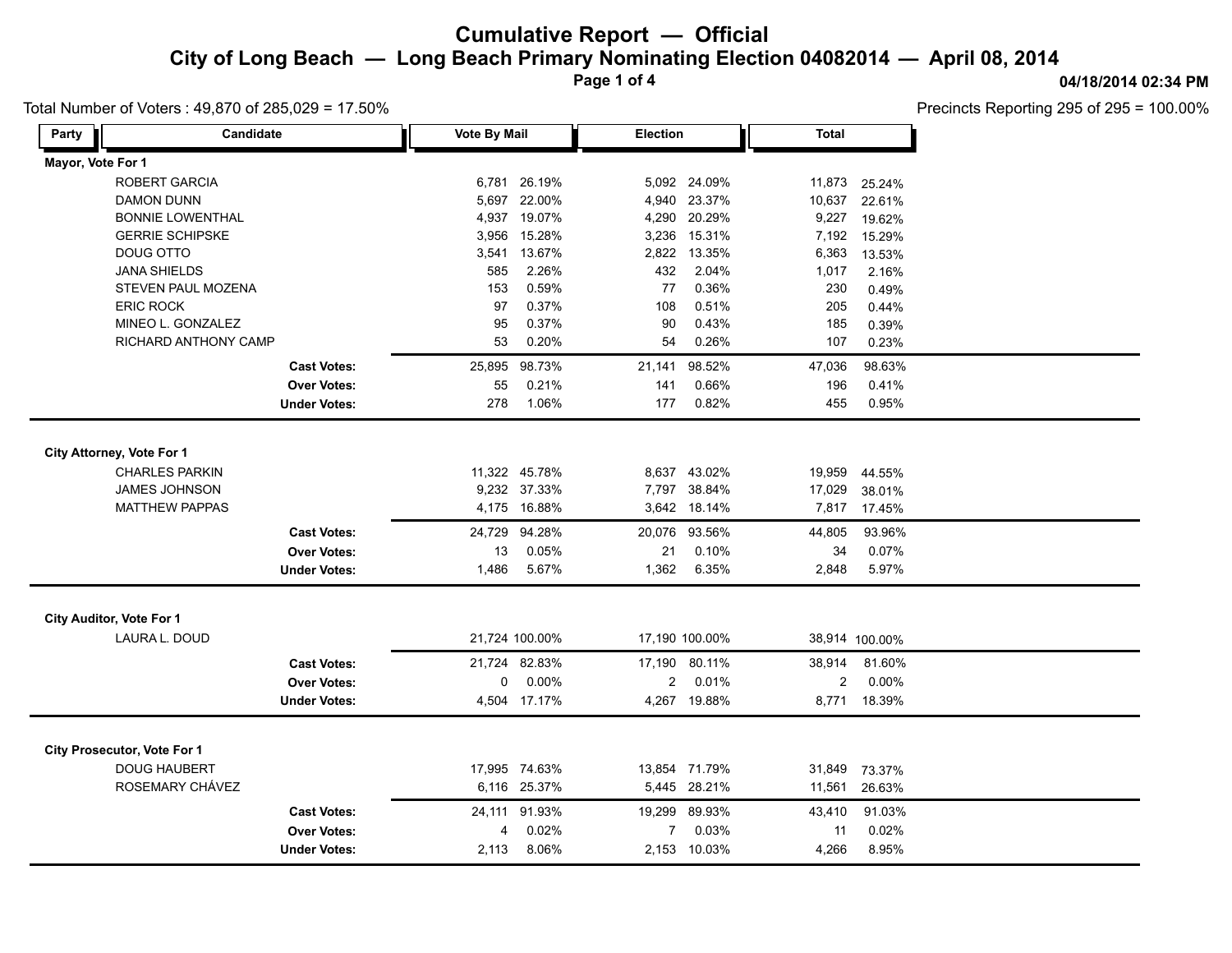**Page 2 of 4**

#### **04/18/2014 02:34 PM**

Total Number of Voters : 49,870 of 285,029 = 17.50%

Precincts Reporting 295 of 295 = 100.00%

| Candidate<br>Party                     |                     | <b>Vote By Mail</b> |              | <b>Election</b> |              | <b>Total</b>   |        |  |
|----------------------------------------|---------------------|---------------------|--------------|-----------------|--------------|----------------|--------|--|
| Council Member, District 1, Vote For 1 |                     |                     |              |                 |              |                |        |  |
| <b>LENA GONZALEZ</b>                   |                     | 599                 | 43.22%       | 507             | 49.80%       | 1,106          | 46.01% |  |
| <b>MISI TAGALOA</b>                    |                     | 447                 | 32.25%       | 281             | 27.60%       | 728            | 30.28% |  |
| RICARDO LINAREZ                        |                     | 207                 | 14.94%       | 170             | 16.70%       | 377            | 15.68% |  |
| PILAR PINEL                            |                     | 133                 | 9.60%        | 60              | 5.89%        | 193            | 8.03%  |  |
|                                        | <b>Cast Votes:</b>  | 1,386               | 96.18%       | 1,018           | 90.89%       | 2,404          | 93.87% |  |
|                                        | <b>Over Votes:</b>  | 2                   | 0.14%        | 12              | 1.07%        | 14             | 0.55%  |  |
|                                        | <b>Under Votes:</b> | 53                  | 3.68%        | 90              | 8.04%        | 143            | 5.58%  |  |
| Council Member, District 3, Vote For 1 |                     |                     |              |                 |              |                |        |  |
| <b>SUZIE PRICE</b>                     |                     |                     | 3,139 54.33% | 2,510           | 56.23%       | 5,649          | 55.16% |  |
| <b>JACK ROSENBERG</b>                  |                     |                     | 816 14.12%   | 533             | 11.94%       | 1,349          | 13.17% |  |
| <b>JIM LEWIS</b>                       |                     | 667                 | 11.54%       | 502             | 11.25%       | 1,169          | 11.41% |  |
| <b>STEPHEN BELLO</b>                   |                     | 596                 | 10.31%       | 481             | 10.78%       | 1,077          | 10.52% |  |
| <b>MARTHA FLORES GIBSON</b>            |                     | 560                 | 9.69%        | 438             | 9.81%        | 998            | 9.74%  |  |
|                                        | <b>Cast Votes:</b>  | 5,778               | 94.99%       | 4,464           | 95.55%       | 10,242         | 95.23% |  |
|                                        | <b>Over Votes:</b>  | $\overline{4}$      | 0.07%        | 3               | 0.06%        | $\overline{7}$ | 0.07%  |  |
|                                        | <b>Under Votes:</b> | 301                 | 4.95%        | 205             | 4.39%        | 506            | 4.70%  |  |
|                                        |                     |                     |              |                 |              |                |        |  |
| Council Member, District 5, Vote For 1 |                     |                     |              |                 |              |                |        |  |
| <b>STACY MUNGO</b>                     |                     |                     | 1,998 37.30% |                 | 1,895 38.04% | 3,893          | 37.66% |  |
| <b>CARL KEMP</b>                       |                     |                     | 1,623 30.30% |                 | 1,663 33.38% | 3,286          | 31.79% |  |
| JOSEPH D. LUYBEN                       |                     |                     | 1,330 24.83% |                 | 1,067 21.42% | 2,397          | 23.19% |  |
| <b>THOMAS SUTFIN</b>                   |                     | 405                 | 7.56%        | 357             | 7.17%        | 762            | 7.37%  |  |
|                                        | <b>Cast Votes:</b>  | 5,356               | 96.52%       |                 | 4,982 97.38% | 10,338         | 96.93% |  |
|                                        | <b>Over Votes:</b>  | 2                   | 0.04%        | 3               | 0.06%        | 5              | 0.05%  |  |
|                                        | <b>Under Votes:</b> | 191                 | 3.44%        | 131             | 2.56%        | 322            | 3.02%  |  |
|                                        |                     |                     |              |                 |              |                |        |  |
| Council Member, District 7, Vote For 1 |                     |                     |              |                 |              |                |        |  |
| ROBERTO URANGA                         |                     |                     | 1,566 49.62% |                 | 1,384 52.42% | 2,950          | 50.90% |  |
| JOAN V. GREENWOOD                      |                     | 851                 | 26.96%       |                 | 577 21.86%   | 1,428          | 24.64% |  |
| <b>TEER STRICKLAND</b>                 |                     | 501                 | 15.87%       | 538             | 20.38%       | 1,039          | 17.93% |  |
| LEE H. CHAUSER                         |                     | 238                 | 7.54%        | 141             | 5.34%        | 379            | 6.54%  |  |
|                                        | <b>Cast Votes:</b>  |                     | 3,156 94.52% | 2,640           | 94.25%       | 5,796          | 94.40% |  |
|                                        | <b>Over Votes:</b>  | 3                   | 0.09%        | 4               | 0.14%        | 7              | 0.11%  |  |
|                                        | <b>Under Votes:</b> | 180                 | 5.39%        | 157             | 5.61%        | 337            | 5.49%  |  |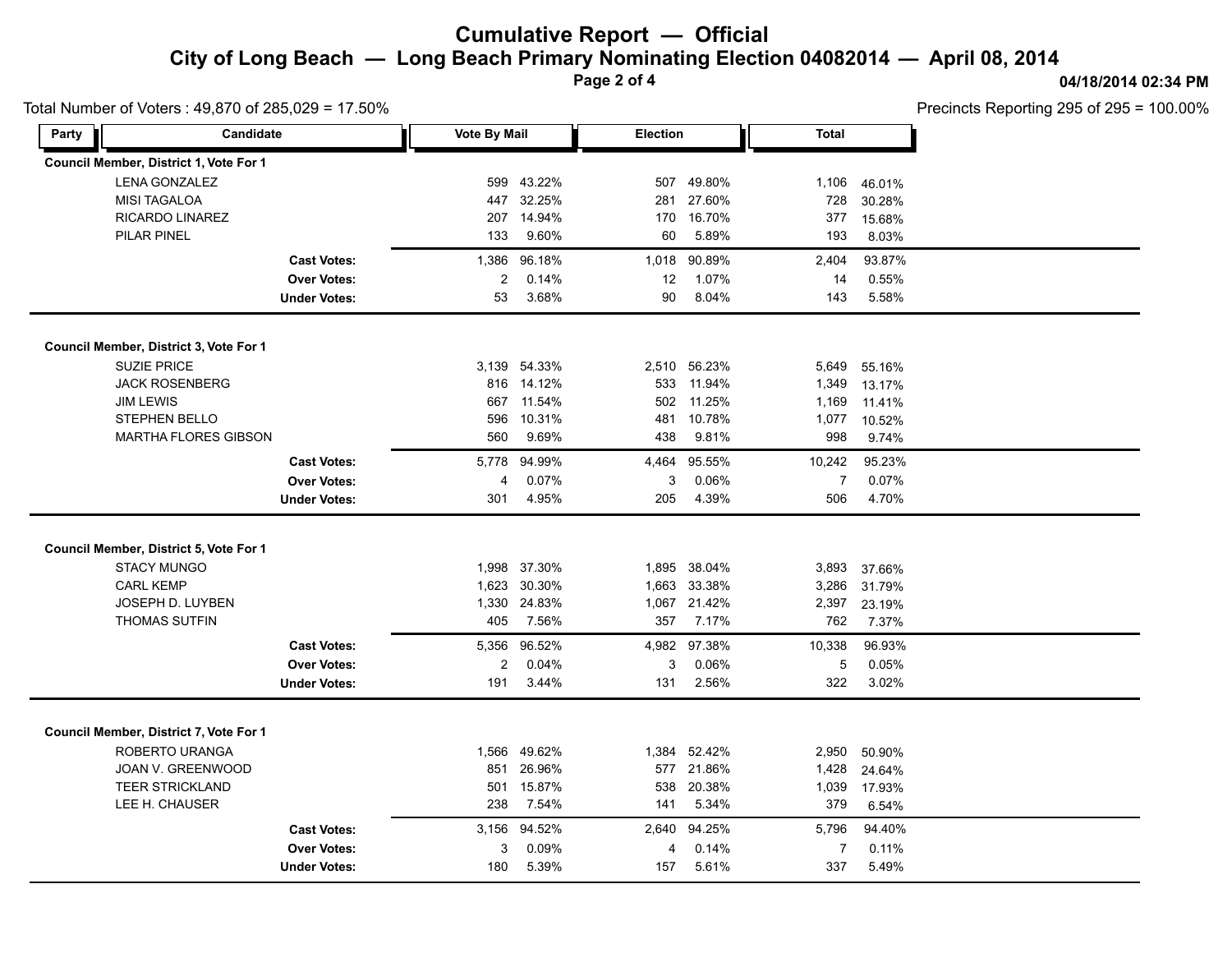**Page 3 of 4**

## **04/18/2014 02:34 PM**

|                    | Total Number of Voters: 49,870 of 285,029 = 17.50%                                |                     |              |                 |              |                |            | Precincts Reporting 295 of 295 = 100.00% |  |  |  |
|--------------------|-----------------------------------------------------------------------------------|---------------------|--------------|-----------------|--------------|----------------|------------|------------------------------------------|--|--|--|
| Candidate<br>Party |                                                                                   | <b>Vote By Mail</b> |              | <b>Election</b> |              | <b>Total</b>   |            |                                          |  |  |  |
|                    | Council Member, District 9, Vote For 1                                            |                     |              |                 |              |                |            |                                          |  |  |  |
|                    | <b>REX RICHARDSON</b>                                                             |                     | 958 71.17%   |                 | 1,071 75.11% | 2,029          | 73.20%     |                                          |  |  |  |
|                    | <b>BEN DAUGHERTY</b>                                                              |                     | 388 28.83%   |                 | 355 24.89%   | 743            | 26.80%     |                                          |  |  |  |
|                    | <b>Cast Votes:</b>                                                                |                     | 1,346 94.86% |                 | 1,426 95.70% | 2,772          | 95.29%     |                                          |  |  |  |
|                    | <b>Over Votes:</b>                                                                | 2                   | 0.14%        | -1              | 0.07%        | 3              | 0.10%      |                                          |  |  |  |
|                    | <b>Under Votes:</b>                                                               | 71                  | 5.00%        | 63              | 4.23%        | 134            | 4.61%      |                                          |  |  |  |
|                    | Long Beach Community College District Governing Board, Trustee Area 1, Vote For 1 |                     |              |                 |              |                |            |                                          |  |  |  |
|                    | JEFFREY A. KELLOGG                                                                |                     | 2,218 55.41% |                 | 1,881 55.41% | 4,099          | 55.41%     |                                          |  |  |  |
|                    | MARSHALL E. BLESOFSKY                                                             |                     | 1,785 44.59% |                 | 1,514 44.59% | 3,299          | 44.59%     |                                          |  |  |  |
|                    | <b>Cast Votes:</b>                                                                |                     | 4,003 93.46% |                 | 3,395 91.53% | 7,398          | 92.57%     |                                          |  |  |  |
|                    | <b>Over Votes:</b>                                                                | $\overline{2}$      | 0.05%        | -1              | 0.03%        | 3              | 0.04%      |                                          |  |  |  |
|                    | <b>Under Votes:</b>                                                               | 278                 | 6.49%        | 313             | 8.44%        | 591            | 7.39%      |                                          |  |  |  |
|                    |                                                                                   |                     |              |                 |              |                |            |                                          |  |  |  |
|                    | Long Beach Community College District Governing Board, Trustee Area 3, Vote For 1 |                     |              |                 |              |                |            |                                          |  |  |  |
|                    | <b>SUNNY ZIA</b>                                                                  |                     | 1,871 60.32% |                 | 1,338 59.18% | 3,209          | 59.84%     |                                          |  |  |  |
|                    | STELLA M. URSUA                                                                   |                     | 1,231 39.68% |                 | 923 40.82%   | 2,154          | 40.16%     |                                          |  |  |  |
|                    | <b>Cast Votes:</b>                                                                |                     | 3,102 89.50% |                 | 2,261 86.46% | 5,363          | 88.19%     |                                          |  |  |  |
|                    | <b>Over Votes:</b>                                                                | 3                   | 0.09%        | 4               | 0.15%        | $\overline{7}$ | 0.12%      |                                          |  |  |  |
|                    | <b>Under Votes:</b>                                                               |                     | 361 10.42%   |                 | 350 13.38%   |                | 711 11.69% |                                          |  |  |  |
|                    | Long Beach Community College District Governing Board, Trustee Area 5, Vote For 1 |                     |              |                 |              |                |            |                                          |  |  |  |
|                    | VIRGINIA L. BAXTER                                                                |                     | 4,250 55.85% |                 | 3,178 55.34% | 7,428          | 55.63%     |                                          |  |  |  |
|                    | <b>GREGORY "GREG" SLAUGHTER</b>                                                   |                     | 3,359 44.15% |                 | 2,565 44.66% | 5,924          | 44.37%     |                                          |  |  |  |
|                    | <b>Cast Votes:</b>                                                                |                     | 7,609 92.17% | 5,743           | 90.97%       | 13,352         | 91.65%     |                                          |  |  |  |
|                    | <b>Over Votes:</b>                                                                | 0                   | $0.00\%$     | 0               | 0.00%        | 0              | 0.00%      |                                          |  |  |  |
|                    | <b>Under Votes:</b>                                                               | 646                 | 7.83%        | 570             | 9.03%        | 1,216          | 8.35%      |                                          |  |  |  |
|                    |                                                                                   |                     |              |                 |              |                |            |                                          |  |  |  |
|                    | Long Beach Unified School District Board Member, District 1, Vote For 1           |                     |              |                 |              |                |            |                                          |  |  |  |
|                    | <b>MEGAN M. KERR</b>                                                              |                     | 2,164 52.99% |                 | 1,748 48.13% | 3,912          | 50.70%     |                                          |  |  |  |
|                    | UDUAK-JOE "JOEY" NTUK                                                             |                     | 1,920 47.01% |                 | 1,884 51.87% | 3,804          | 49.30%     |                                          |  |  |  |
|                    | <b>Cast Votes:</b>                                                                |                     | 4,084 92.61% |                 | 3,632 93.37% | 7,716          | 92.96%     |                                          |  |  |  |
|                    |                                                                                   |                     |              |                 |              |                |            |                                          |  |  |  |
|                    | <b>Over Votes:</b>                                                                | $\overline{c}$      | 0.05%        | 4               | 0.10%        | 6              | 0.07%      |                                          |  |  |  |